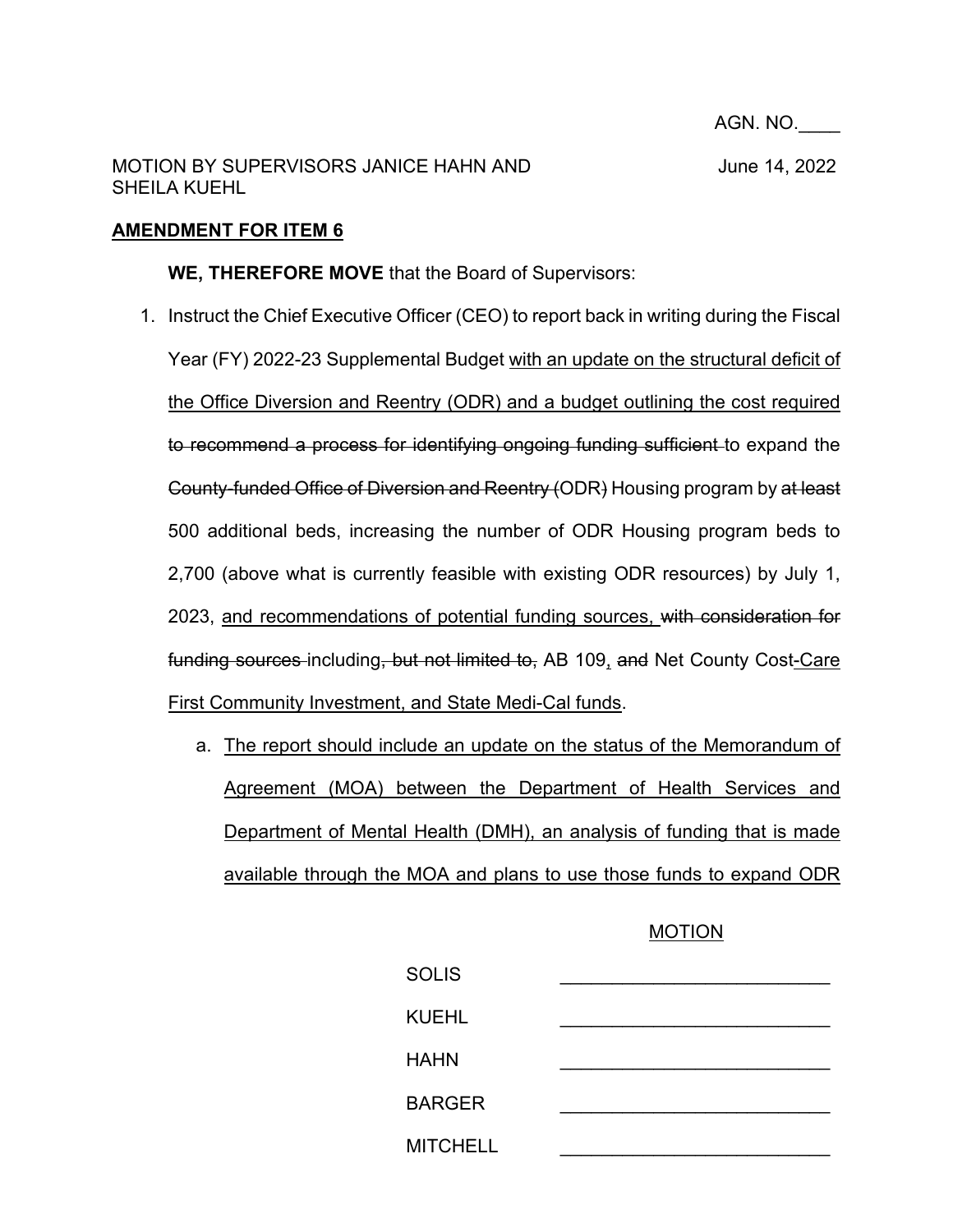Housing program beds and services.

- b. The report should also include recommendations from the CEO-Chief Information Officer to formalize a data and outcomes analysis plan for ODR to include, at minimum, the following data points:
	- i. The number of clients referred (including those not accepted)
	- ii. The number of clients referred to the DMH Intensive Care Division, Lanterman-Petris-Short conservatorship, and Full Service Partnership
	- iii. The number of clients who elope
	- iv. Recidivism rates and rates of refusals to participate (including time of stay between leaving jail and leaving/refusing to participate)
	- v. The number of clients who fail due to non-compliance or are engaged in violence, substance use, or other behaviors for which they must be moved to higher levels of care
	- vi. Number of clients who transition into non-ODR long-term housing
- 2. Instruct the CEO, in collaboration with the Interim Director of ODR and other relevant stakeholders, to report back in writing during FY 2023-24 Recommended Budget with funding recommendations for expanding ODR Housing and expanding community based mental health care, including a discussion of what funding sources are available. This report should:
	- a. Include funding recommendations for expanding ODR Housing by 1,000 additional beds in FY 2023-24, increasing the total number of ODR Housing program beds to 3,700.
	- b. Include funding recommendations for increasing capacity by at least 3,600 beds for community-based mental healthcare, increasing the total number